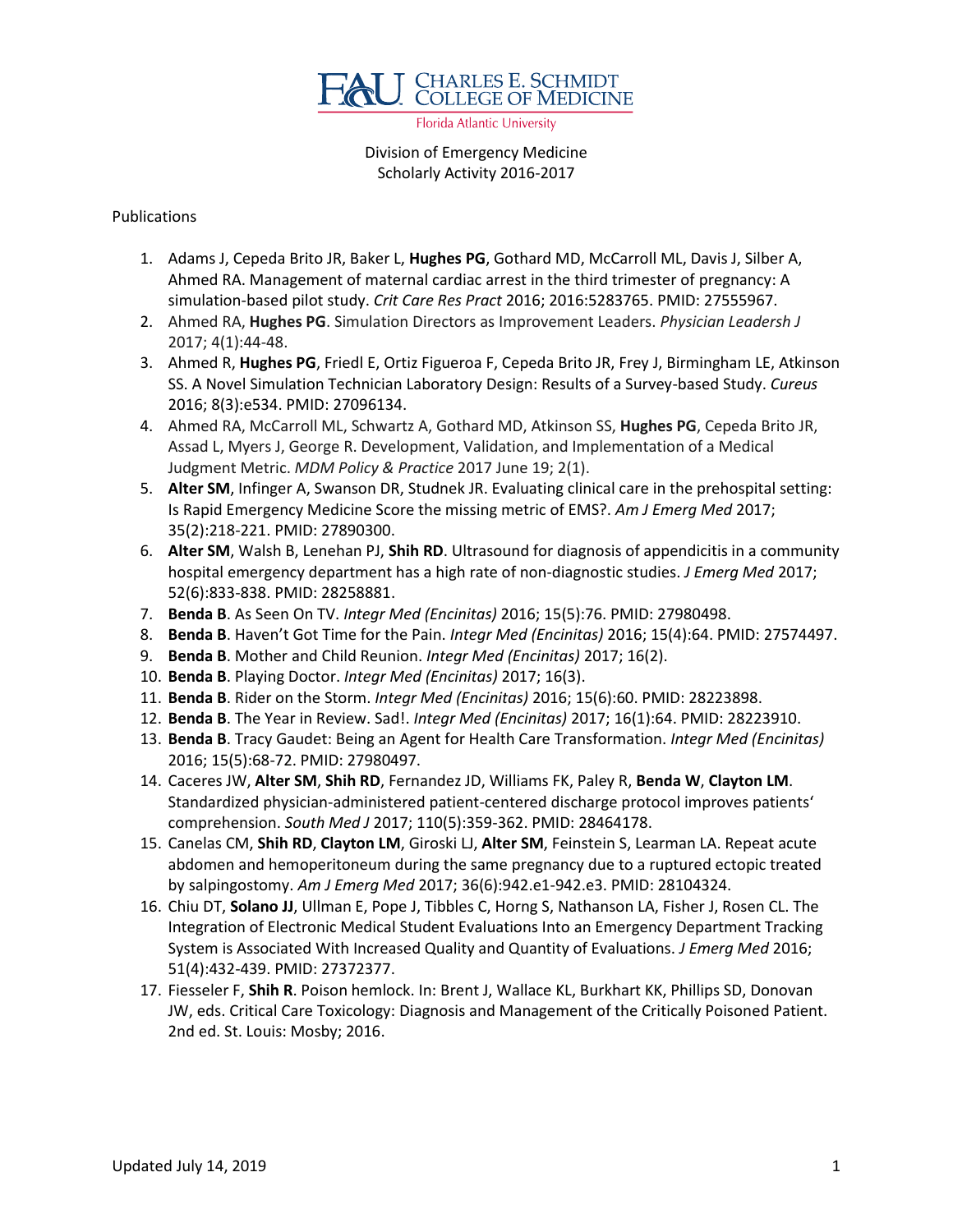- 18. Hahn SA, Promes SB, Brown MD and the American College of Emergency Physicians Clinical Policies Committee (**Shih RD**). Clinical Policy: Critical Issues in the Initial Evaluation and Management of Patients Presenting to the Emergency Department in Early Pregnancy. *Ann Emerg Med* 2017;69(2):241-250. PMID: 28126120.
- 19. **Hughes PG**, Cepeda Brito JR, Ahmed RA. Training the trainers: A survey of simulation fellowship graduates. *Can Med Educ J* 2017; 8(3):e81-e89.
- 20. **Hughes PG**, Crespo M, Maier T, Whitman A, Ahmed R. Ten Tips for Maximizing the Effectiveness of Emergency Medicine Procedure Laboratories. *J Am Osteopath Assoc* 2016; 116(6):384-390. PMID: 27214775.
- 21. Nazarian D, Broder JS, Thiessen MEW, Wilson MP, Zun LS, Brown MD and the American College of Emergency Physicians Clinical Policies Committee (**Shih RD**). Clinical Policy: Critical Issues in the Diagnosis and Management of the Adult Psychiatric Patient in the Emergency Department. *Ann Emerg Med* 2017;69(4):480-498. PMID: 28335913.
- 22. Rappaport DE, **Solano JJ**, Edlow JA. Bilateral Pneumothoraces as a Complication of Endoscopic Retrograde Cholangiopancreatography. *J Emerg Med* 2017; 52(4):573-575. PMID: 28057370.
- 23. **Shih RD**, Walsh B, Eskin B, Allegra J, Fiesseler FW, Salo D, Silverman M. Diazepam and Meclizine Are Equally Effective in the Treatment of Vertigo: An Emergency Department Randomized Double-Blind Placebo-Controlled Trial. *J Emerg Med* 2017; 52(1):23-27. PMID: 27789115.
- 24. **Solano JJ**, Dubosh NM, Anderson P, Wolfe RE, Edlow J, Grossman SA. Hospital ward transfer to intensive care unit as a quality marker in emergency medicine. *Am J Emerg Med* 2017; 35(5):753-756. PMID: 28131603.
- 25. Stein PD, Matta F, **Hughes PG**, Hourmouzis ZN, Hourmouzis NP, Schweiss RE, Bach JA, Kazan VM, Kakish EJ, Keyes DC, Hughes MJ. Follow-up CT pulmonary angiograms in patients with acute pulmonary embolism. *Emerg Radiol* 2016; 23(5):463-467. PMID: 27405309.
- 26. Stein PD, Matta F, **Hughes PG**, Hourmouzis ZN, Hourmouzis NP, White RM, Ghiardi MM, Schwartz MA, Moore HL, Bach JA, Schweiss RE, Kazan VM, Kakish EJ, Keyes DC, Hughes MJ. Home Treatment of Pulmonary Embolism in the Era of Novel Oral Anticoagulants. *Am J Med* 2016; 129(9):974-977. PMID: 27107921.
- 27. Wolf SJ, Maloney GE, **Shih RD**, Shy BD, Brown MD, and the American College of Emergency Physicians Clinical Policies Committee. Clinical Policy for Critical Issues in the evaluation and management of adult patients presenting to the emergency department with acute carbon monoxide poisoning. *Ann Emerg Med* 2017; 69(1):98-107. PMID: 27993310.

Oral Presentations

- 1. Ahmed RA, Hughes K, **Hughes PG**. The blindfolded code training exercise. Oral presentation at: 2017 SAEM Annual Meeting Educational Summit, Orlando, FL. May 18, 2017.
- 2. **Benda W**. Surviving the Shift: Dealing with Difficult Patients, Consultants, and Administrators in the Real World. Oral presentation at: Life After Residency Workshop, Gainesville, FL. September 27-28, 2016.
- 3. Bilello L, Ilg A, **Solano JJ**, Chiu DT. Assessment of Post-Graduate Year Training and Unplanned Floor to ICU Transfer Within 24 Hours From the Emergency Department. Oral presentation at: 2017 SAEM Annual Meeting, Orlando, FL. May 17, 2017.
- 4. **Clayton LM**. Fellowship after Residency: Pros & Cons. Oral presentation at: Life After Residency Workshop, Gainesville, FL. September 27-28, 2016.
- 5. **Clayton LM**, **Hughes PG**. 2016 LLSA Update; Oral presentation at: Florida AAEM Scientific Assembly, Miami, FL. April 23, 2017.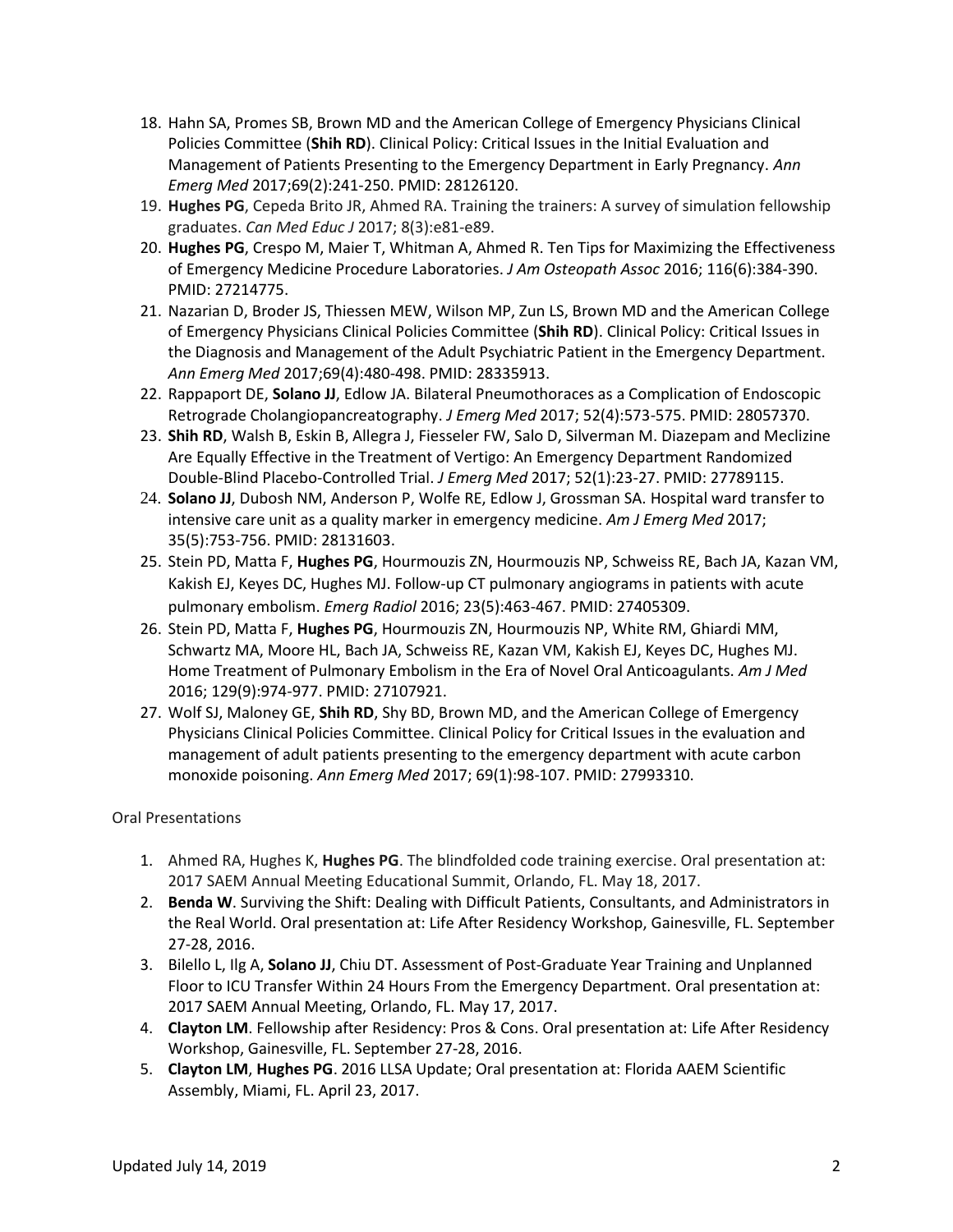- 6. **Shih RD**. 2014 Last Chance. Lifelong Learning and Self-Assessment Review Course, Livingston, NJ. March 3, 2017.
- 7. **Shih RD**. Dazed and Confused: Minor Head Injury. Emergency Medicine: Care of the Trauma Patient, Marco Island, FL. June 26, 2017.
- 8. **Shih RD**. Envenomations I Just Got Bit By What?. Emergency Medicine: Care of the Trauma Patient, Marco Island, FL. June 28, 2017.
- 9. **Shih RD**. Interview Season Horror Stories. 2016 Emergency Medicine Residency Association Medical Student Forum, Las Vegas, NV. October 15, 2016.
- 10. **Shih RD**. Medical Student Forum. 2016 Florida College of American College of Emergency Physician's Scientific Assembly, Naples, FL. August 6, 2016.
- 11. **Shih RD**. Penetrating Neck Injury. Emergency Medicine: Care of the Trauma Patient, Marco Island, FL. June 27, 2017.
- 12. **Shih RD**. Psychiatric Disorders. 2016 AAEM Written Board Review Course, Orlando, FL. August 19, 2016.
- 13. **Shih RD**. Pros/Cons of Emergency Medicine as a Career. 2017 University of Miami Emergency Medicine Student Association Symposium, Miami, FL. February 11, 2017.
- 14. **Shih RD**. Spinal Cord Injury. Emergency Medicine: Care of the Trauma Patient, Marco Island, FL. June 26, 2017.
- 15. **Shih RD**. The Agitated Trauma Patient. Emergency: Medicine Care of the Trauma Patient, Marco Island, FL. June 29, 2017.
- 16. **Shih RD**. The Highs and the Lows of Altitude Illness. Emergency Medicine: Care of the Trauma Patient, Marco Island, FL. June 28, 2017.
- 17. **Shih RD**. Toxicology Part I. 2016 AAEM Written Board Review Course, Orlando, FL. August 18, 2016.
- 18. **Shih RD**. Toxicology Part II. 2016 AAEM Written Board Review Course, Orlando, FL. August 19, 2016.
- 19. **Shih RD**. Traumatic Hemorrhage and Massive Transfusion. Emergency Medicine: Care of the Trauma Patient, Marco Island, FL. June 27, 2017.
- 20. **Solano JJ**, Ilg A, Bilello L, Chiu DT. Impact of Post-Graduate Year Training Level on Unplanned Floor To ICU Transfers Within 24 hours From The Emergency Department. Oral presentation at: 2017 SAEM Annual Meeting, Orlando, FL. May 17, 2017.

Poster Presentations

- 1. **Alter SM**, **Clayton LM**, Walsh B. Intubation of prehospital patients with curved laryngoscope blade is more successful than with straight blade. Poster presented at: 2017 NAEMSP Annual Meeting; January 24-26, 2017; New Orleans, LA.
- 2. **Alter SM**, Studnek JR, Swanson DR. Dispatch chief complaint may identify prehospital patients most in need of EMS. Poster presented at: 2017 NAEMSP Annual Meeting; January 24-26, 2017; New Orleans, LA.
- 3. **Clayton LM**, **Alter SM**, Walsh B, **Shih RD**. Success rate of prehospital LMA placement after failed intubation attempts. Poster presented at: 2017 NAEMSP Annual Meeting; January 24-26, 2017; New Orleans, LA.
- 4. **Solano JJ**, Bilello L, Chiu DT, Rosen CL, Ullman EA. Are Emergency Department To Emergency Department Transfers At Risk For Diagnostic Errors? A Needs Assessment For A Resident Curriculum. Poster presented at: 2017 CORD Academic Assembly; April 28, 2017; Fort Lauderdale, FL.